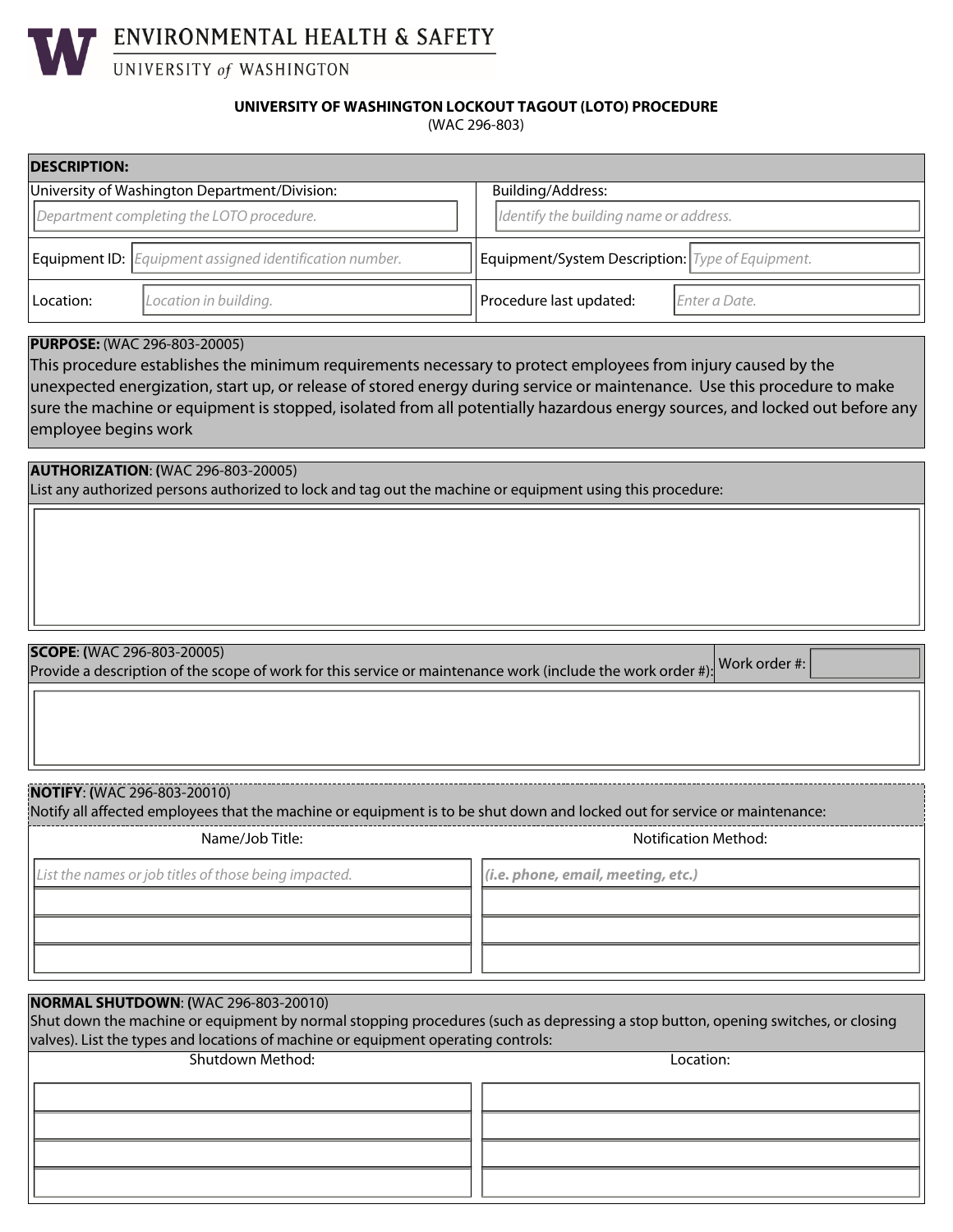## ENVIRONMENTAL HEALTH & SAFETY

UNIVERSITY of WASHINGTON

## **ISOLATE AND LOCKOUT**: **(**WAC 296-803-20001)

2

| and tags:<br>WARNING: The following are the known lockout steps. If additional steps are discovered, inform your |                                                                                                                                                                         |  |
|------------------------------------------------------------------------------------------------------------------|-------------------------------------------------------------------------------------------------------------------------------------------------------------------------|--|
| supervisor, lock them out, and modify this procedure accordingly.                                                |                                                                                                                                                                         |  |
|                                                                                                                  | Energy source and magnitude:                                                                                                                                            |  |
|                                                                                                                  | Type of energy source:                                                                                                                                                  |  |
|                                                                                                                  | Magnitude:<br>volts, amps, psi, temp, lbs., etc.                                                                                                                        |  |
|                                                                                                                  | <b>Energy Isolating Device Location:</b>                                                                                                                                |  |
|                                                                                                                  | EID location (building/room), EID identification #.                                                                                                                     |  |
|                                                                                                                  | Isolation device/procedure:                                                                                                                                             |  |
| Click to<br>insert                                                                                               | Describe the device the lock/tag is applied to (e.g. circuit<br>breaker, line valve, block, etc.) and the method of the de-<br>energization of equipment.               |  |
| picture                                                                                                          | Control Method: Lock/Tag Info (Initial and Date)                                                                                                                        |  |
| (portrait photo only)                                                                                            | Provide lock description or specific lock #, if applicable, if<br>tagout only provide description of additional safequard.<br>Initial/Date of person applying lock/tag. |  |
|                                                                                                                  | Method to relieve residual/stored energy:                                                                                                                               |  |
|                                                                                                                  | If applicable, describe the process for relieving any<br>additional energy sources (i.e. bleeding a valve).                                                             |  |
|                                                                                                                  | Verification Method:                                                                                                                                                    |  |
|                                                                                                                  | Explain how zero energy is confirmed                                                                                                                                    |  |
|                                                                                                                  | Restored by: (Initial and Date): Person removing lock                                                                                                                   |  |
|                                                                                                                  | Energy source and magnitude:                                                                                                                                            |  |
|                                                                                                                  | Type of energy source:                                                                                                                                                  |  |
|                                                                                                                  | volts, amps, psi, temp, lbs., etc.<br>Magnitude:                                                                                                                        |  |
|                                                                                                                  | <b>Energy Isolating Device Location:</b>                                                                                                                                |  |
|                                                                                                                  | EID location (building/room), EID identification #.                                                                                                                     |  |
|                                                                                                                  | Isolation procedure:                                                                                                                                                    |  |
| Click to<br>insert<br>picture<br>(portrait photo only)                                                           | Describe the device the lock/tag is applied to (e.g. circuit<br>breaker, line valve, block, etc.) and the method of the de-<br>energization of equipment.               |  |
|                                                                                                                  | Control Method: Lock/Tag Info (Initial and Date)                                                                                                                        |  |
|                                                                                                                  | Provide lock description or specific lock # if applicable, if<br>tagout only proveide description of additional<br>safeauard. Initial/Date of person applyina lock/taa. |  |
|                                                                                                                  | Method to relieve residual/stored energy:                                                                                                                               |  |
|                                                                                                                  | If applicable, describe the process for relieving any<br>additional energy sources (i.e. bleeding a valve).                                                             |  |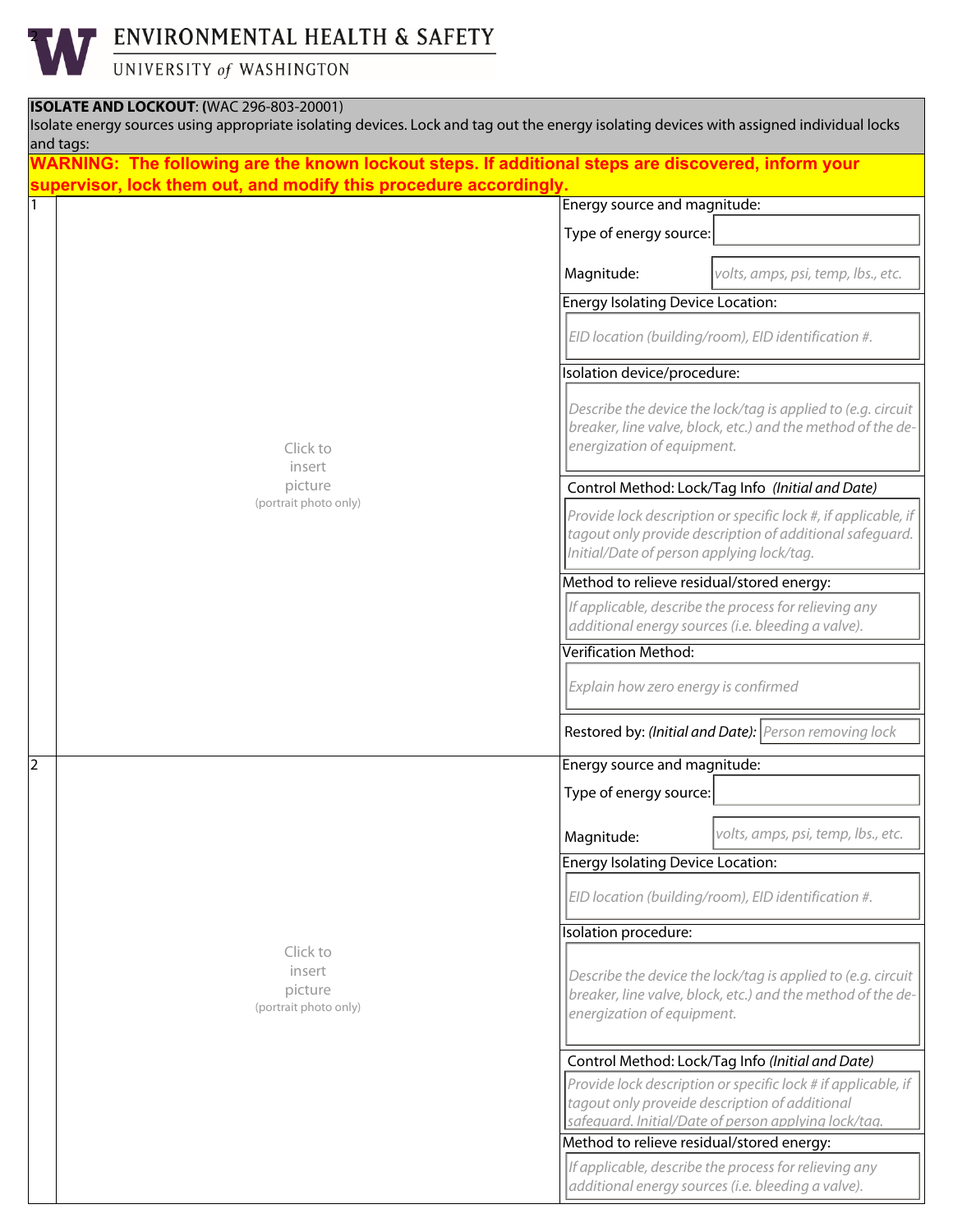

# ENVIRONMENTAL HEALTH & SAFETY

# UNIVERSITY of WASHINGTON

|   |                                  | Verification Method:                                                                                                                                      |  |  |
|---|----------------------------------|-----------------------------------------------------------------------------------------------------------------------------------------------------------|--|--|
|   |                                  | Explain how zero energy is confirmed                                                                                                                      |  |  |
|   |                                  | Restored by: (Initial and Date): Person removing lock                                                                                                     |  |  |
| 3 |                                  | Energy source and magnitude:                                                                                                                              |  |  |
|   |                                  | $\blacktriangledown$<br>Type of energy source:                                                                                                            |  |  |
|   |                                  |                                                                                                                                                           |  |  |
|   |                                  | volts, amps, psi, temp, lbs., et<br>Magnitude:                                                                                                            |  |  |
|   |                                  | <b>Energy Isolating Device Location:</b>                                                                                                                  |  |  |
|   |                                  | EID location (building/room), EID identification #.                                                                                                       |  |  |
|   | Click to<br>insert               | Isolation device/procedure:                                                                                                                               |  |  |
|   |                                  | Describe the device the lock/tag is applied to (e.g. circuit<br>breaker, line valve, block, etc.) and the method of the de-<br>energization of equipment. |  |  |
|   | picture<br>(portrait photo only) | Control Method: Lock/Tag Info (Initial and Date):                                                                                                         |  |  |
|   |                                  | Provide lock description or specific lock # if applicable, if                                                                                             |  |  |
|   |                                  | tagout only proveide description of additional<br>safeauard. Initial/Date of person applyina lock/taa.                                                    |  |  |
|   |                                  | Method to relieve residual/stored energy:                                                                                                                 |  |  |
|   |                                  | If applicable, describe the process for relieving any                                                                                                     |  |  |
|   |                                  | additional energy sources (i.e. bleeding a valve).                                                                                                        |  |  |
|   |                                  | Verification Method:                                                                                                                                      |  |  |
|   |                                  | Explain how zero energy is confirmed                                                                                                                      |  |  |
|   |                                  | Restored by: (Initial and Date): Person removing lock                                                                                                     |  |  |
| 4 |                                  | Energy source and magnitude:                                                                                                                              |  |  |
|   |                                  | $\vert \mathbf{v} \vert$<br>Type of energy source:                                                                                                        |  |  |
|   |                                  | volts, amps, psi, temp, lbs., e<br>Magnitude:                                                                                                             |  |  |
|   |                                  | <b>Energy Isolating Device Location:</b>                                                                                                                  |  |  |
|   |                                  | EID location (building/room), EID identification #.                                                                                                       |  |  |
|   |                                  | Isolation device/procedure:                                                                                                                               |  |  |
|   | Click to                         |                                                                                                                                                           |  |  |
|   | insert<br>picture                | Describe the device the lock/tag is applied to (e.g. circuit<br>breaker, line valve, block, etc.) and the method of the de-                               |  |  |
|   | (portrait photo only)            | energization of equipment.                                                                                                                                |  |  |
|   |                                  |                                                                                                                                                           |  |  |
|   |                                  | Control Method: Lock/Tag Info (Initial and Date)                                                                                                          |  |  |
|   |                                  | Provide lock description or specific lock # if applicable, if                                                                                             |  |  |
|   |                                  | tagout only proveide description of additional                                                                                                            |  |  |
|   |                                  | safequard. Initial/Date of person applying lock/tag.                                                                                                      |  |  |
|   |                                  | Method to relieve residual/stored energy:                                                                                                                 |  |  |
|   |                                  | If applicable, describe the process for relieving any                                                                                                     |  |  |
|   |                                  | additional energy sources (i.e. bleeding a valve).                                                                                                        |  |  |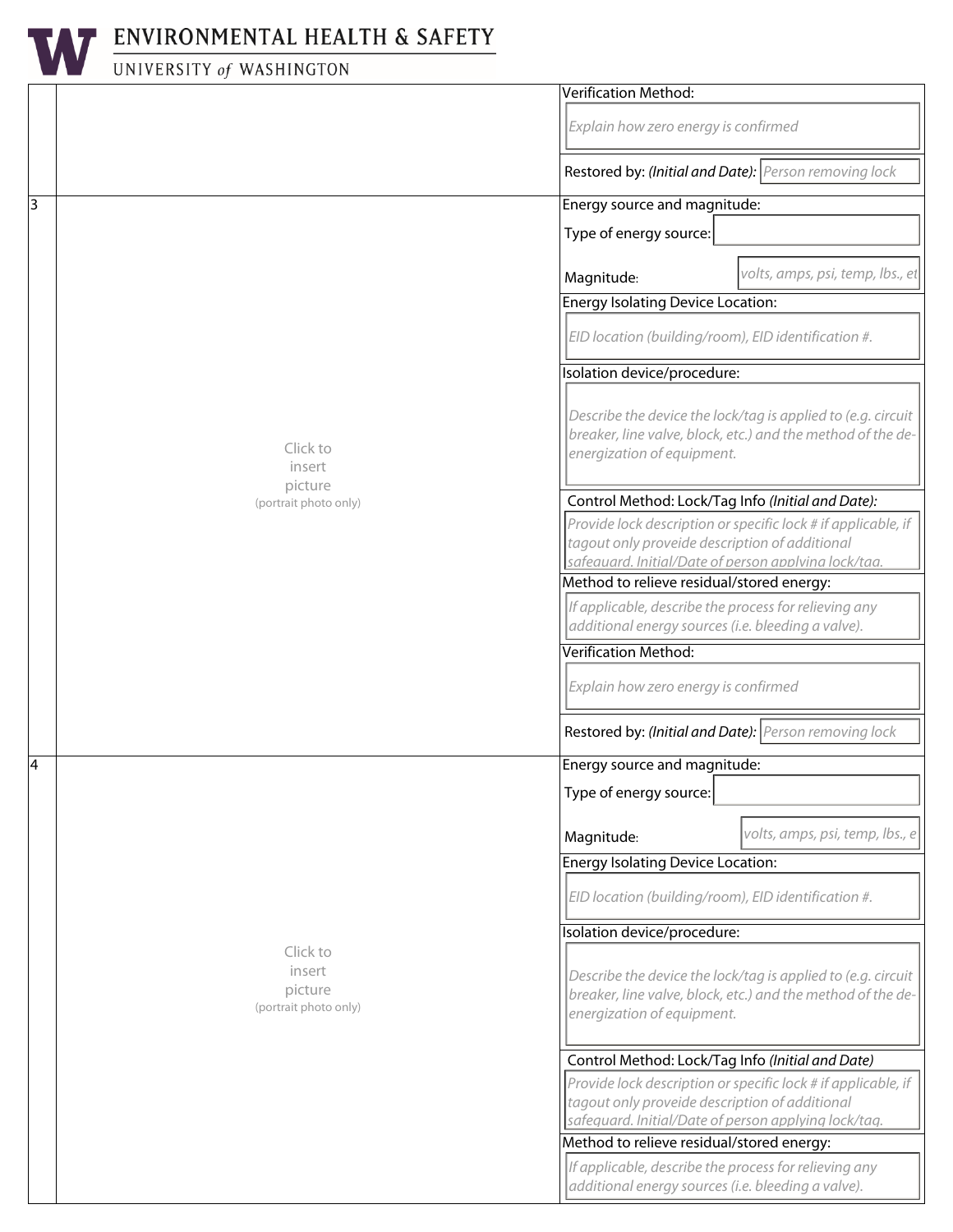

## ENVIRONMENTAL HEALTH & SAFETY

# UNIVERSITY of WASHINGTON

|   |                                  | Verification Method:                                                                                                                                                    |                                                                                                                                                           |  |
|---|----------------------------------|-------------------------------------------------------------------------------------------------------------------------------------------------------------------------|-----------------------------------------------------------------------------------------------------------------------------------------------------------|--|
|   |                                  | Explain how zero energy is confirmed                                                                                                                                    |                                                                                                                                                           |  |
|   |                                  | Restored by: (Initial and Date): Person removing lock                                                                                                                   |                                                                                                                                                           |  |
| 5 |                                  | Energy source and magnitude:                                                                                                                                            |                                                                                                                                                           |  |
|   |                                  | Type of energy source:                                                                                                                                                  | $\left  \mathbf{v} \right $                                                                                                                               |  |
|   |                                  | Magnitude:                                                                                                                                                              | volts, amps, psi, temp, lbs., etc.                                                                                                                        |  |
|   |                                  | <b>Energy Isolating Device Location:</b>                                                                                                                                |                                                                                                                                                           |  |
|   |                                  | EID location (building/room), EID identification #.                                                                                                                     |                                                                                                                                                           |  |
|   |                                  | solation device/procedure:                                                                                                                                              |                                                                                                                                                           |  |
|   | Click to<br>insert               |                                                                                                                                                                         | Describe the device the lock/tag is applied to (e.g. circuit<br>breaker, line valve, block, etc.) and the method of the de-<br>energization of equipment. |  |
|   | picture<br>(portrait photo only) | Control Method: Lock/Tag Info (Initial and Date)                                                                                                                        |                                                                                                                                                           |  |
|   |                                  | Provide lock description or specific lock # if applicable, if<br>tagout only proveide description of additional<br>safeauard. Initial/Date of person applyina lock/taa. |                                                                                                                                                           |  |
|   |                                  | Method to relieve residual/stored energy:                                                                                                                               |                                                                                                                                                           |  |
|   |                                  | If applicable, describe the process for relieving any<br>additional energy sources (i.e. bleeding a valve).                                                             |                                                                                                                                                           |  |
|   |                                  | Verification Method:                                                                                                                                                    |                                                                                                                                                           |  |
|   |                                  | Explain how zero energy is confirmed                                                                                                                                    |                                                                                                                                                           |  |
|   |                                  |                                                                                                                                                                         | Restored by: (Initial and Date): Person removing lock                                                                                                     |  |

| <b>GROUP LOTO: (WAC 296-803-50050)</b><br>Determine which procedures to use if more than one person will be involved in the LOTO procedure:   |       |  |     |     |  |
|-----------------------------------------------------------------------------------------------------------------------------------------------|-------|--|-----|-----|--|
| Will more than one person will be involved in this procedure?                                                                                 |       |  |     |     |  |
| If you select NO, group LOTO will not be used, skip to next section                                                                           |       |  | YES | NO. |  |
| If you select YES, a group LOTO will be used, and describe your group LOTO<br>method below                                                    |       |  |     |     |  |
| Choose a group LOTO method:                                                                                                                   |       |  |     |     |  |
| A hasp will be used for this procedure                                                                                                        |       |  |     |     |  |
| A lock box will be used for this procedure<br>Lock Box Identification #:                                                                      |       |  |     |     |  |
| A Primary Authorized Person                                                                                                                   | Name: |  |     |     |  |
|                                                                                                                                               | Name: |  |     |     |  |
| During shift or personnel changes, make sure there is continuous LOTO protection and record the new PAP and date each time there is a change. |       |  |     |     |  |

**THE MACHINE OR EQUIPMENT IS NOW LOCKED OUT AND SERVICE OR MAINTENANCE CAN BE DONE**